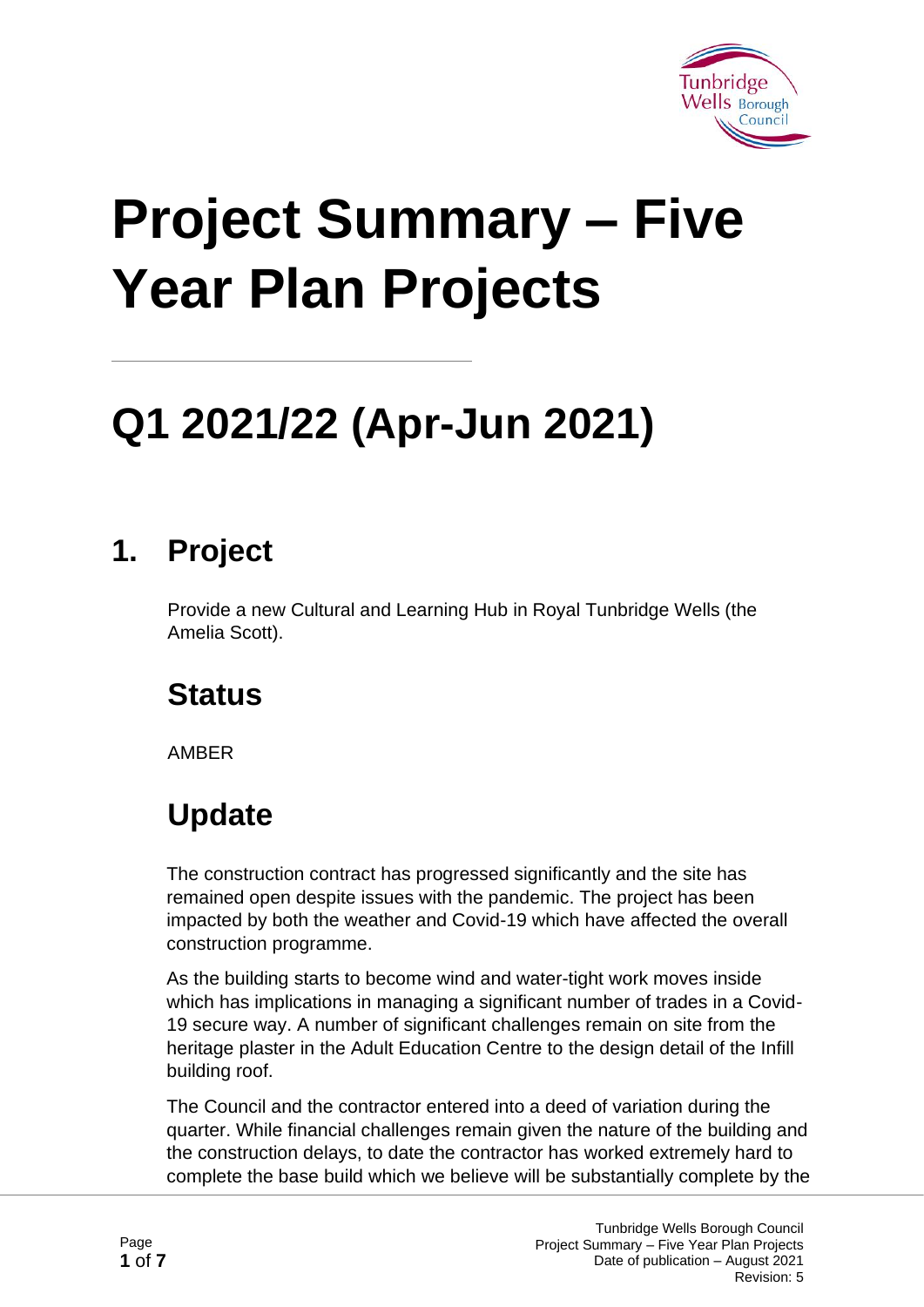5 August and that any residual works should be manageable to allow the Fitout contract to commence from 23 August achieving a completion of the capital works by the end of this year.

The fit out for the Amelia Scott is currently on programme, with authority to enter into contracts with Factory Settings being agreed in June 2021.

Procurement of the proposed Café supplier was finalised in June 2021 with a standstill period completing by the end of June. The Council expects to enter into contract during the second quarter of the year.

We remain on track for the Amelia being open to the general public in April 2022 to align with Adult Education term time as planned.

Cabinet on the 11 March 2021 approved an additional budget of £1.26m which brought the control total for the whole project up to £20.6m. Of the updated control total £11.26m is from the Council, £4.97m from the National Heritage Lottery Fund, £886k from the Arts Council England, £1.7m from KCC and £1.79m from fundraising and other opportunities.

In addition to the core contribution by the Council, the Council is underwriting the fundraising, grants and other opportunities. As reported in the last quarter, significant bids of £1.22m were confirmed which reduced the Councils exposure and in this quarter. Additional bids have also been secured reducing the Council underwritten commitment to £1.25m.

Fundraising work continues with The Amelia Scott Cultural Trust and support from specialist fundraisers, Counter Culture. The trust has recently made applications for smaller funds which have recently been submitted. The longer term impact of Covid-19 pandemic continues to prove challenging for fundraising with a number of funders turning their attention to supporting existing organisations hit by the pandemic and the economic recovery or, delaying accepting applications until later in the year.

At the end of July 2021 total expenditure on the project was £14,790,834. Of which the Council has spent £10.49m, with external funding of £3.149m from the NLHF, £633k from KCC and £512k from external fundraising.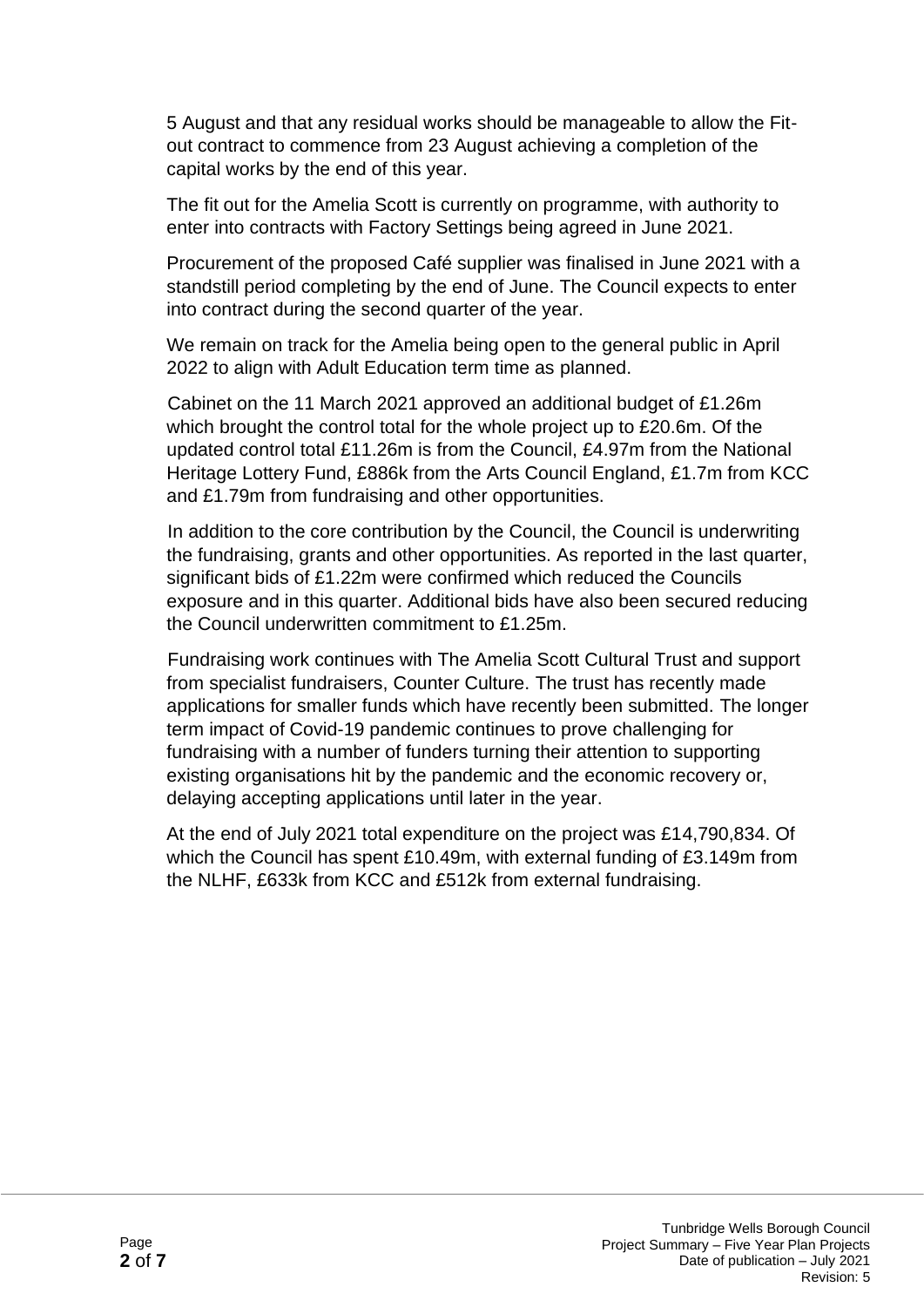Create a new Local Plan for the Borough.

#### **Status**

#### **GREEN**

(against Local Development Scheme February 2021, which has the up-todate timetable)

#### **Update**

The Local Plan has been subject to a Planning Inspectorate advisory visit, which identified that there were no apparent fundamental issues with the plan.

On 4th February 2021 Full Council agreed for the next consultation stage of the Local Plan, to take place 26 March – 6 June 2021, followed by submission. This is in line with the timetable in the adopted Local Development Scheme.

The consultation was undertaken in line with these dates. Officers are reviewing the representations to identify the main issues.

Statements of Common Ground (SoCG) are being agreed with key consultees, and have already with Historic England. Further sensitivity testing has been undertaken on highways impact, at the request of Kent County Council Highways & Transport and Highways England to inform the SoCG with both consultees.

SoCG have already been agreed with Maidstone, Rother, Wealden and Ashford borough/district Councils, and confirmation is being sought that the context hasn't changed and these do not need to be updated. Tonbridge and Malling Borough Council have agreed a SoCG. There will be ongoing discussions with Tonbridge & Malling Borough Council regarding Tudeley and Paddock Wood (including land in east Capel). Discussions and work are ongoing regarding a SoCG with Sevenoaks District Council.

There has been a need for further sensitivity testing

Subject to the continued progression of the SoCG and review of the representations, it is still expected that submission will occur in summer 2021, albeit slightly later than July as scheduled in the Local Development Scheme). A previous application to the High Court for judicial review failed. Risks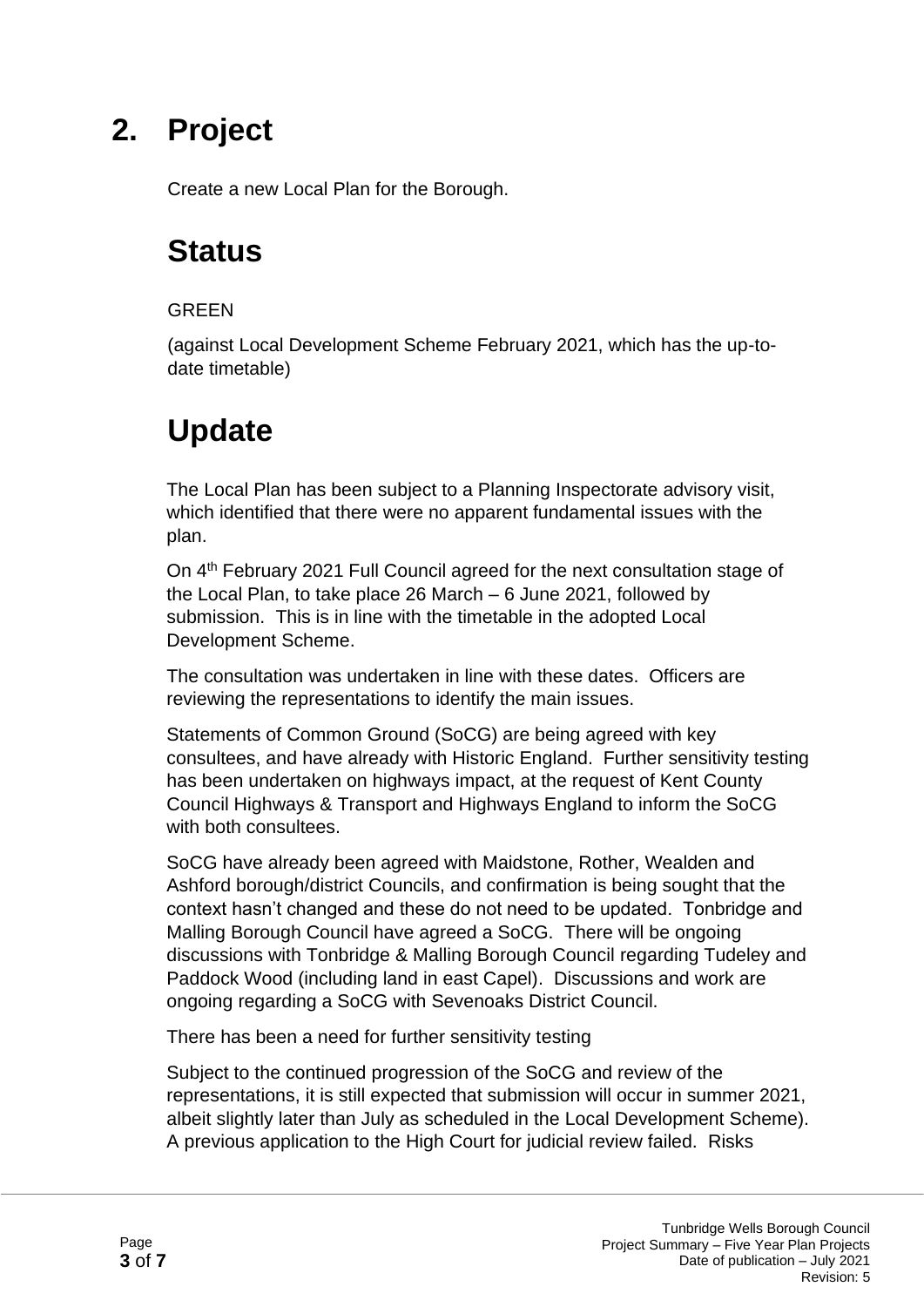remain around legal and other challenges to the plan's progression, but these are being managed. Hence at this time the rating is Green.

There are significant negative consequences associated with delay to the Local Plan, and accordingly positive continued progress is paramount.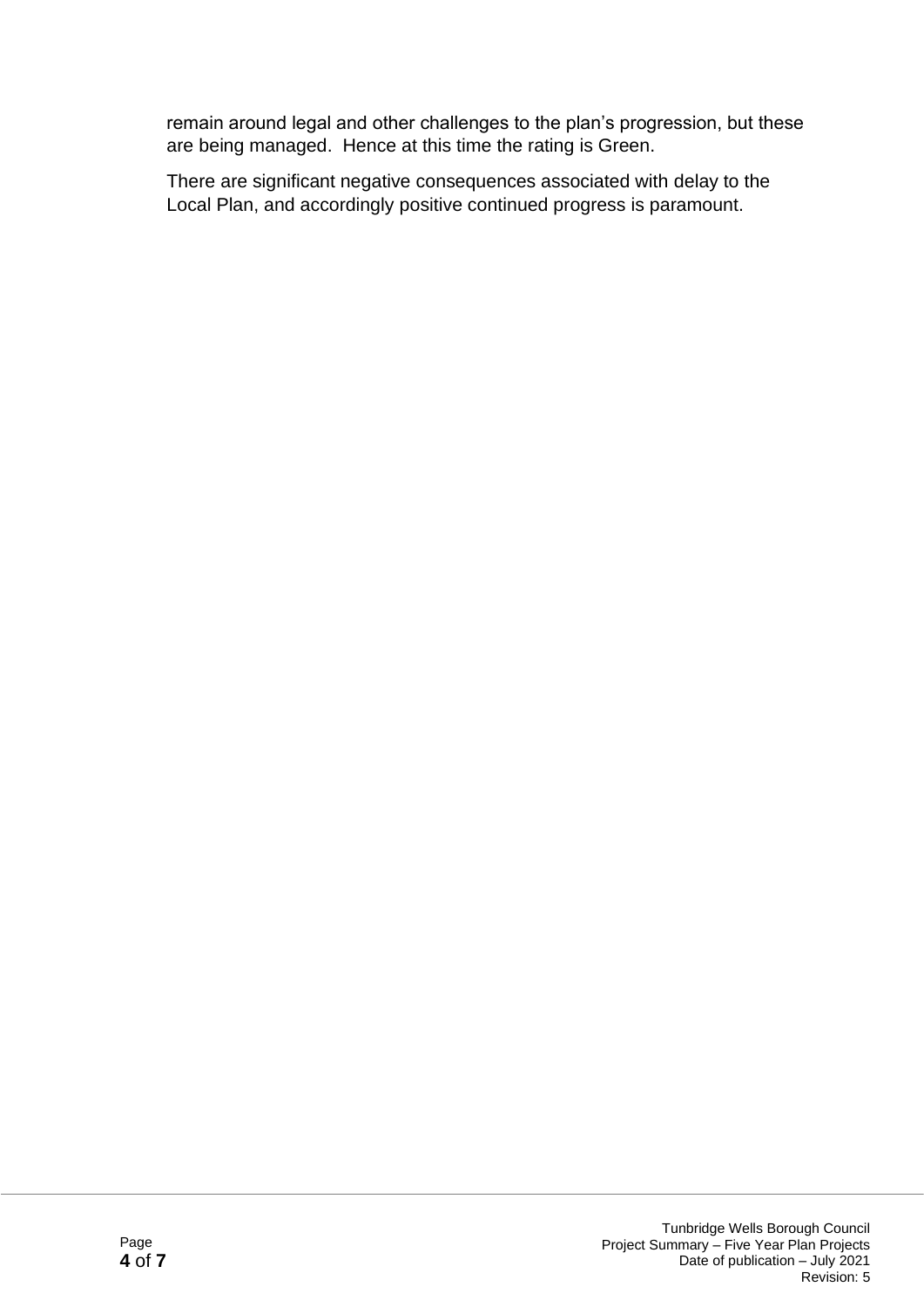Create new sports facilities for the Borough.

#### **Status**

**GRFFN** 

#### **Update**

Hawkenbury site - all site surveys have been completed and a pre planning application submission made to Local Planning Authority (TWBC) and KCC. A formal response has been received and some initial work has been undertaken to establish the extent of mitigation required for noise, ecology and transport issues.

Outline planning consent has been renewed for the sites at Hawkenbury (21/00300/FULL) and Rusthall (21/00068/FULL).

An initial review of business case for the project has been carried out.

A proposal to obtain a more detailed understanding of the extent of mitigation required for noise, ecology and transport issues together with updates to the capital values included in the business cases is to be prepared. The outputs from this further work will be taken into account in a review of the business case.

An engagement plan with local football clubs is to be produced.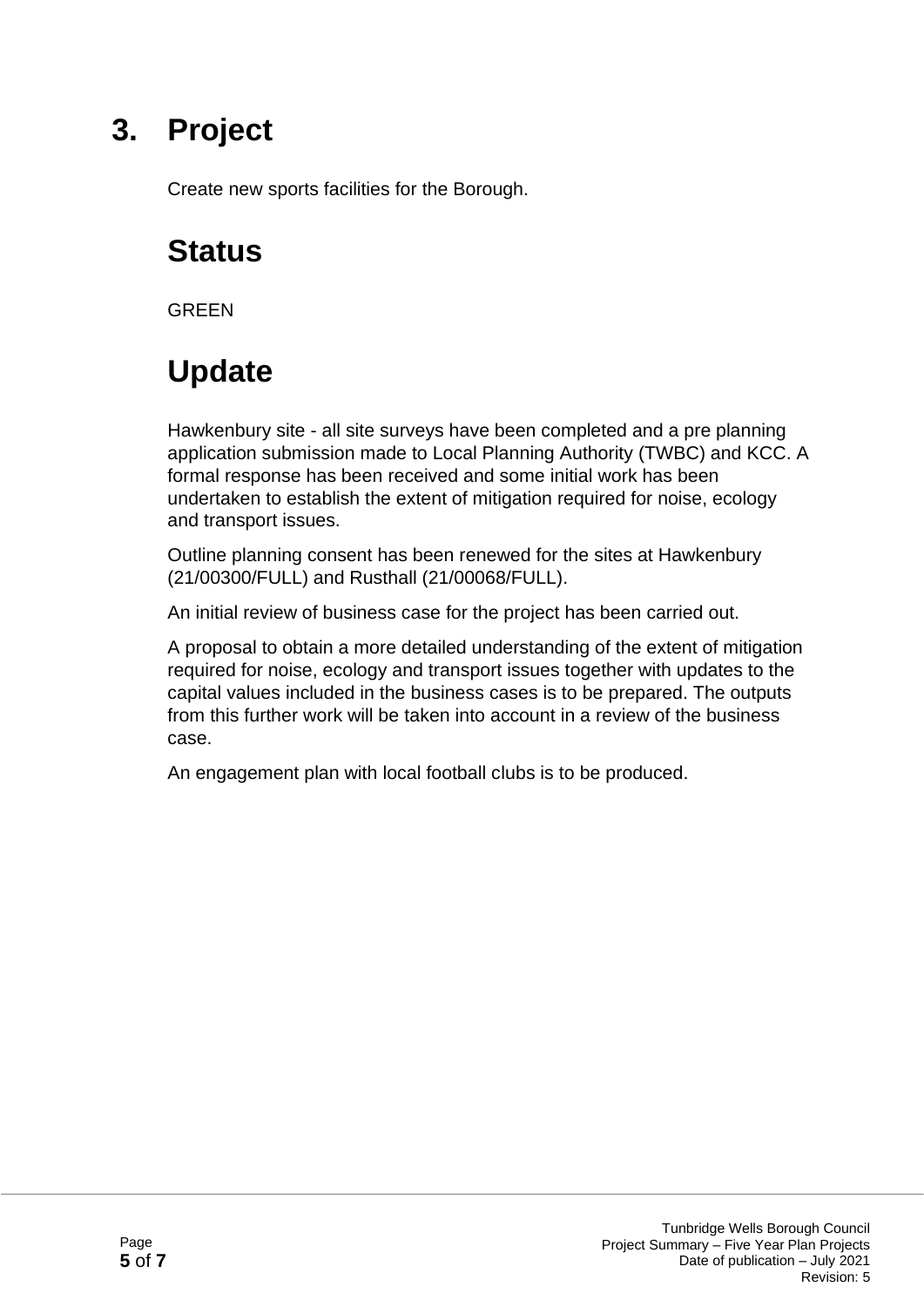Support the development of community centres in the borough: Cranbrook

#### **Status**

AMBER

### **Update**

The project has been and continues to wait to hear from the NHS for a strategic lead which has delayed the project for a number of months due to Covid however progress is being made and the NHS team is coming together.

The transfer and the gifting of the land has been complete and the parish is now in full ownership of the titles in order to deliver the project.

KCC has given the parish written confirmation that they are keen to see the project progress and that they would support the library moving in and that they will consult with KCC Corporate Landlord to determine what degree of investment can be allowed for.

VAT report has concluded that there is a c£560k hit on the capital costs of the building and or a hit on the leasehold income to the council and or a revenue impact to the NHS. The project can still stack up despite these additional costs however the payback period goes beyond the 25 years initially desired by the Council.

Specification has been drafted along with the TPM scope of works and is currently being consulted on/agreed.